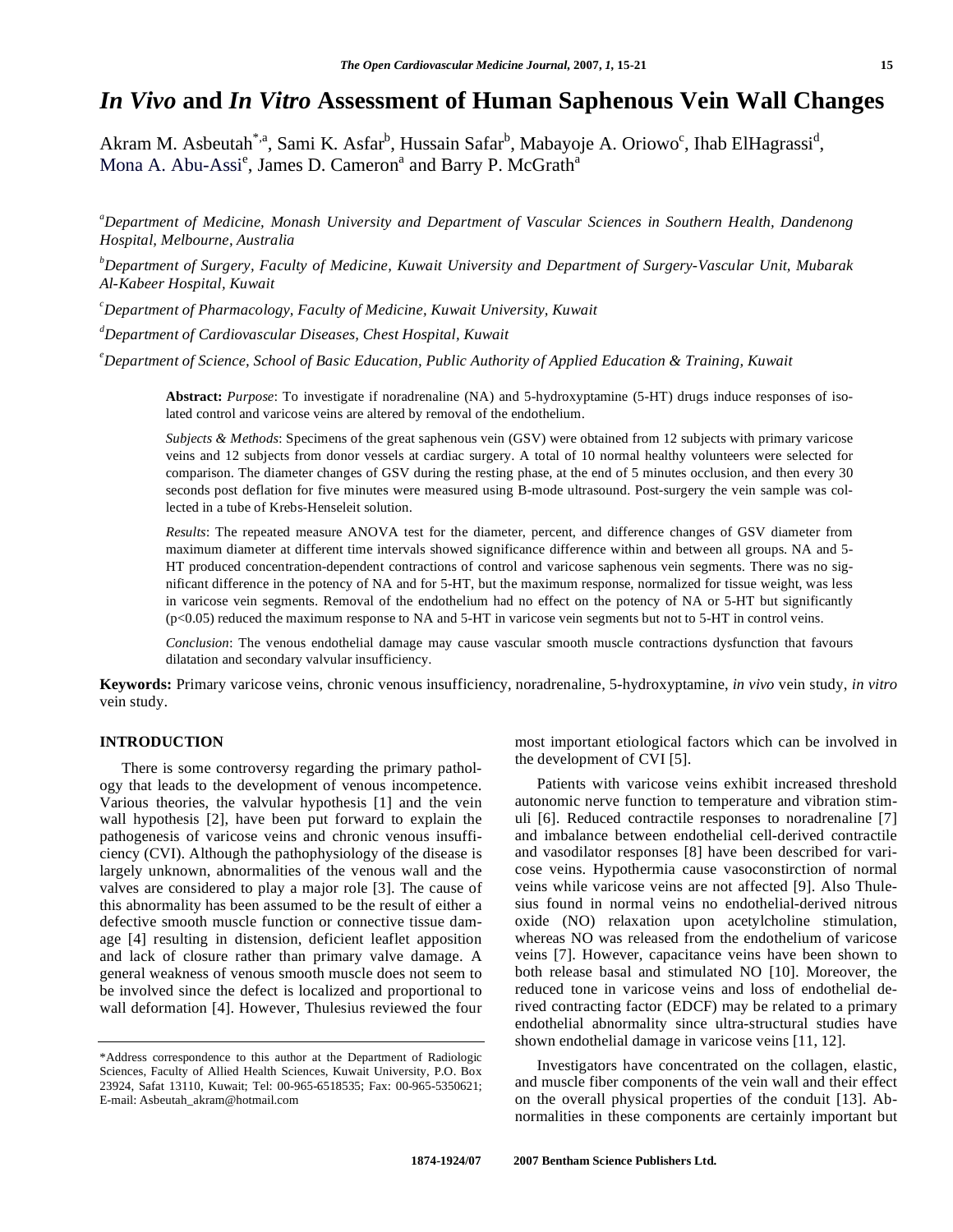the endothelial lining of the vein wall and flow properties of the blood within these have received much less attention [14- 16].

 The aim of the *in vivo* phase of the study was to examine vein function by measuring diameter changes of the great saphenous vein (GSV) using duplex ultrasound (DUS) before, during, and after venous occlusion in control, normal, and varicose veins subjects. In the second *in vitro* phase of the study the aim was to investigate if noradrenaline (NA) and 5-hydroxytryptamin (5-HT) induce responses of isolated control and varicose veins that were altered by removal of the endothelium.

# **METHODS**

# **Subjects**

 Subjects were recruited from the general population prior to varicose vein surgery (varicose vein group) and undergoing coronary artery bypass graft (CABG) but without varicose veins (control group). A total of 24 venous segments specimens were studied. Varicose vein subjects undergoing surgery for stripping the great saphenous vein were asked to be off all venotropic drugs including Daflon 500 mg. Control subjects undergoing CABG were required to have no varicose vein or any evidence of venous insufficiency. Ten normal volunteers without any history of diseases or medications were matched for age and sex for comparison.

 Subjects were asked to complete a questionnaire administered by the author that included personal and occupational details, relevant medical and family history, and possible risk factors for venous disease. They underwent duplex ultrasound to diagnose venous reflux and the great saphenous vein, above knee, was assessed for diameter changes in response to occlusion-release stimulation, and was marked one day before surgery by permanent pen, so that the vein segment could be harvested for *in vitro* part of the study. The study was approved by the Human Research and Ethics Committee from Kuwait University, Faculty of Allied Health Sciences and Ministry of Health, Mubarak Al-Kabeer Hospital at Kuwait. All subjects were asked to sign the consent form.

# **Duplex Ultrasound Scanning (DUS) Techniques-** *In Vivo* **Part**

 All subjects were assessed in temperature-controlled  $(22\pm2\degree C)$  environment using a Philips HDI 5000 ATL (Philips Medical Systems, Bothell, WA) ultrasound machine equipped with linear 7-4 MHz transducer. Venous reflux was elucidated by manual compression distal to venous segments under examination. Venous reflux duration more than one second is considered abnormal [17]. Firstly, venous reflux was assessed in all subjects in standing position while they were holding to the edge of a couch or frame and the weight distributed in the other leg. Measurements were made along the deep and superficial veins of leg with varicose veins (varicose vein group), veins of subject legs without varicose veins prior to GABG (control group), and normal legs (normal group). The venous reflux procedure was similar to the previously described method [17, 18].

 Subject was then placed in a supine position with the leg to be investigated elevated 30cm at the heel. The knee was slightly flexed and externally rotated while ensuring adequate relaxation of the leg. After 20 minutes rest the diameter of the great saphenous vein 4 cm above the kneecap was measured and then venous occlusion was induced by inflation of a pneumatic cuff (17 cm) placed around the uppermid thigh to a pressure of 80 mmHg until the maximum diameter is achieved. When there was no further changes in the diameter (approximately 5 minutes), the cuff was deflated. The diameter of the vein was measured every 30 seconds for the first two minutes and then every one minute for five minutes. The great saphenous vein diameter was measured with B-mode ultrasound during quite respiration. In applying the transducer against the cutaneous surface, minimal pressure was used to guarantee satisfactory saphenous vein imaging, while avoiding undesirable compression that could have modified vein diameter assessment. This was easily obtained in every case, since vein compression is clearly visible on the ultrasound image. In measuring vein diameter the axis parallel to the skin was preferred as it depends more on the flattening of the saphenous vein [19]. Venous diameters were measured from wall to wall in longitudinal section 4 cm above the kneecap base using the electronic callipers incorporated in the duplex ultrasound machine software. Once satisfactory position was found, the investigator requested the subject to maintain that same position throughout the study. Diameters were determined where the walls were best visualized, ignoring luminal irregularities.

 Following studies of *in vivo* venous responses to occlusion and reperfusion, surface skin markings were made 4 cm about the knee in 12 of the legs exhibiting varicose veins and in 12 of the normal legs of control subjects awaiting CABG surgery. At surgery the marked great saphenous vein segments were harvested for subsequent *in vitro* pharmacological studies.

#### **Vein Harvesting & Pharmacological Study-** *In Vitro* **Part**

 The specimens were harvested at operations for radical removal of varicose veins under pentobarbital-halothane or spinal anesthesia. Moreover, the anesthesia for control: diazepam 100 μ/kg, papaveretum 120 μg/kg, fentanyl 40 μg/kg and pancuronium bromide 100 μg/kg.

 After excision the vein samples were put into cool Krebs-Henseleit solution and send for testing immediately or kept in a fridge at 4ºC for testing within 1-4 hours of sample collection. The specimen was cleaned of connective tissue and fat and cut into two rings, each 4 mm in length. During this procedure great care was taken to avoid unintentional rubbing of the intimal surface so as to maintain the integrity of the endothelial layer and meanwhile not damaging the muscular layer of the vessel. One ring served as control and the other was de-endothelialized by inserting the tip of a small forceps and gently rolling the ring for 15 seconds according to the method of De May and Vanhoutte [20]. The preparations were vertically mounted in 25 ml organ bath filled with Krebs-Henseleit solution (NaCl 113 mmol/L; KCl 4.6 mmol/L; CaCl<sub>2</sub> 2.5 mmol/L; MgSo<sub>4</sub> 1.2 mmol/L; NaHCO<sub>3</sub> 22.1 mmol/L;  $KH_2PO_4$  1.1 mmol/L and glucose 11.0 mmol/L) maintained at pH 7.4, at a temperature 37ºC and gassed with 95% oxygen and 5% carbon dioxide.

 The vein rings were attached to the bottom of the organ bath and the upper end connected to dynamometer UF-1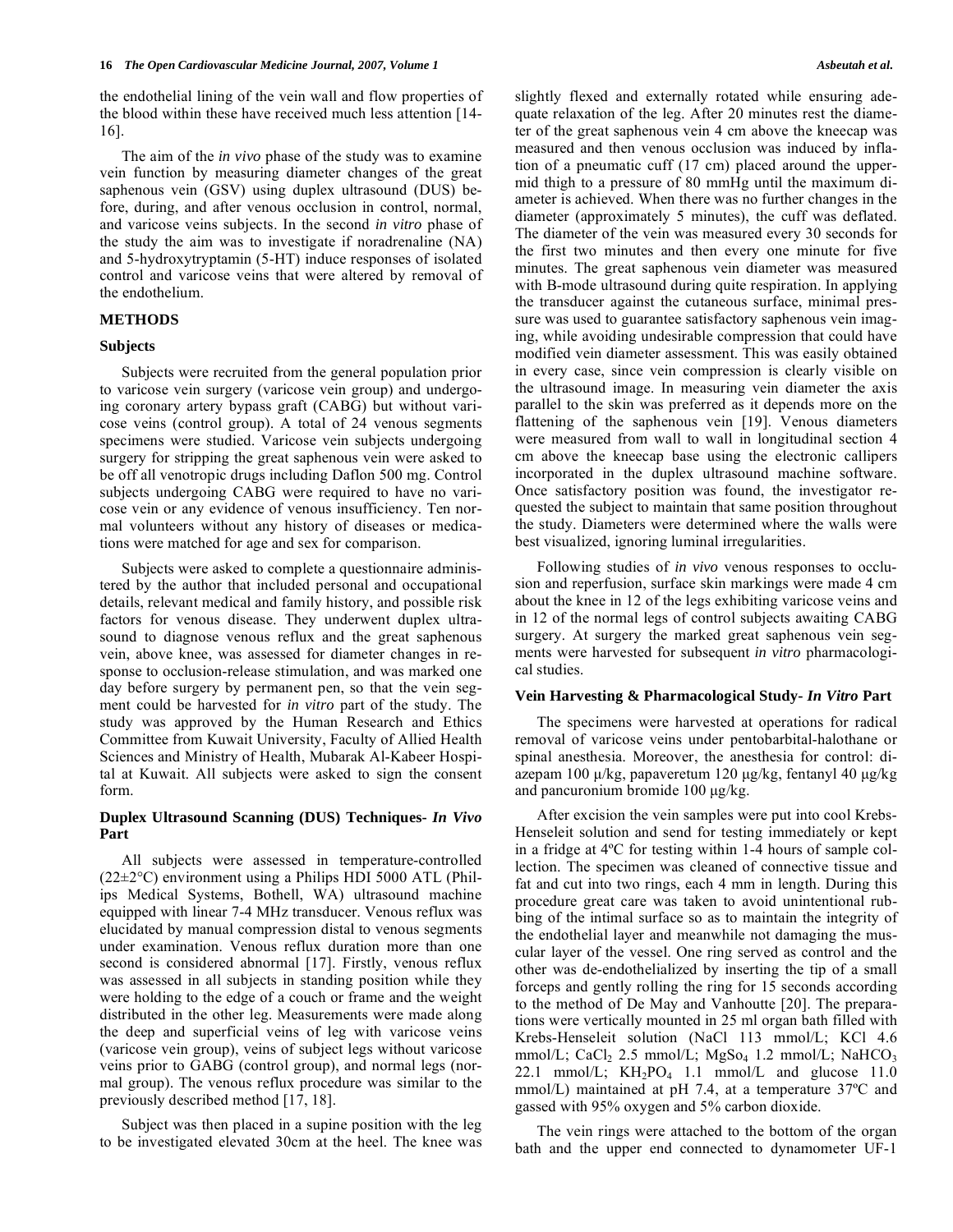force transducer. Isometric contractions were continuously recorded on a Lectromed 4-channel polygraph (MultiTrace 4P). Before the experiments were begun a pretension of 2 gram was applied to the preparation by adjustment of a micrometer screw. The system was allowed to equilibrate for 30-40 minutes. After the period of equilibration, KCl (80 mM) was added to the bath to test for tissue viability. This concentration of KCl was repeated after 30 minutes. The tissues were then washed repeatedly over the next 30 minutes period. Thereafter, agonist (NA or 5-HT) concentrationresponse curves were established by adding, cumulatively, increasing concentrations (0.5 log unit increments) of each agonist to the bath and allowing the response to each concentration reach a peak before adding the next concentration. In all cases, two consecutive concentration-response curves were separated determined by a rest period of 60 minutes. The second concentration-response curve was used as the control (Fig. 1). Agonist potencies were expressed as  $pD_2$ values, where  $pD_2$  is the negative logarithm of the agonist concentration producing 50% (EC50) of the maximum response. EC50 and maximal contraction were determined from dose-response curves.

 Rubbed and non-rubbed rings from the same vessel were subjected to identical testing steps which were run and recorded simultaneously in two organ baths. Similarly, vasoconstrictor drug effect in control veins was tested with rubbed and non-rubbed endothelium. The experiments were repeated using the drug 5-HT on varicose and control vein segments from different subject. At the end of the experiments, the venous segments were blotted and weighed. Maximum response was expressed as mg/mg tissue weight.

 The ultrasound measurements were performed by the author. Data was stored into the hard disks of the ultrasound machine and any data from any former ultrasound measurement was not examined prior to the next diameter measurement. The pharmacological tests were performed with the help and supervision of one pharmacology technologist.

#### **Statistical Analysis**

 Data was entered and analyzed using the SPSS version 12 for Windows. Data are reported as mean±SD. The multiple repeated measurement (ANOVA) was used to determine the significance of difference between control, normal, and varicose veins (percent diameter changes from maximum diameter at occlusion and difference diameter changes from maximum at different time intervals). Cross-tabulation analysis (Chi-Square test) was used to test for the significance of the differences among groups in return of vein diameters to  $< 10\%$  of resting baseline.

 Data was recorded as mean of 'n' experiments where n is the number of samples from 'N' subjects. Graphs were plotted and analyzed using Graphpad Prism software. Differences between mean values were tested for significance using paired Student's *t*-test. The difference was assumed to be significant when p<0.05. The relationship between duplex ultrasound and pharmacological parameters were carried out using Pearson correlation coefficients test.

# **RESULTS**

# **Subject Characteristics**

 Specimens of the great saphenous vein were obtained from 12 subjects with primary varicose veins above knee (6 females and 6 males, aged 41.4±8.5 (mean±SD year), and with body mass index (BMI)  $27.1 \pm 4.5$  (mean $\pm$ SD kg/m<sup>2</sup>). Control great saphenous vein specimens were obtained from donor vessels of the great saphenous vein above knee at cardiac surgery from 12 subjects (6 females and 6 males, aged 50.2±8.3, (mean±SD years) and with BMI 29.9±4.5 (mean±SD kg/m). Table **1** summarize population characteristics. Table **2** summarizes subject's medical conditions and medication history.

# *In Vivo* **Duplex Ultrasound Findings**

 Table **3** presents the mean, percent, and difference of diameter changes of great saphenous vein from maximum



**Fig. (1).** Shown here are contractile responses of two rings of a varicosed human saphenous vein preparation recorded simultaneously. One rings with endothelium (I) and the other de-endothelialized (II). First part: washing and stabilizing with 80 mM KCL solution; and second part: dose-response to increasing contractions of NA.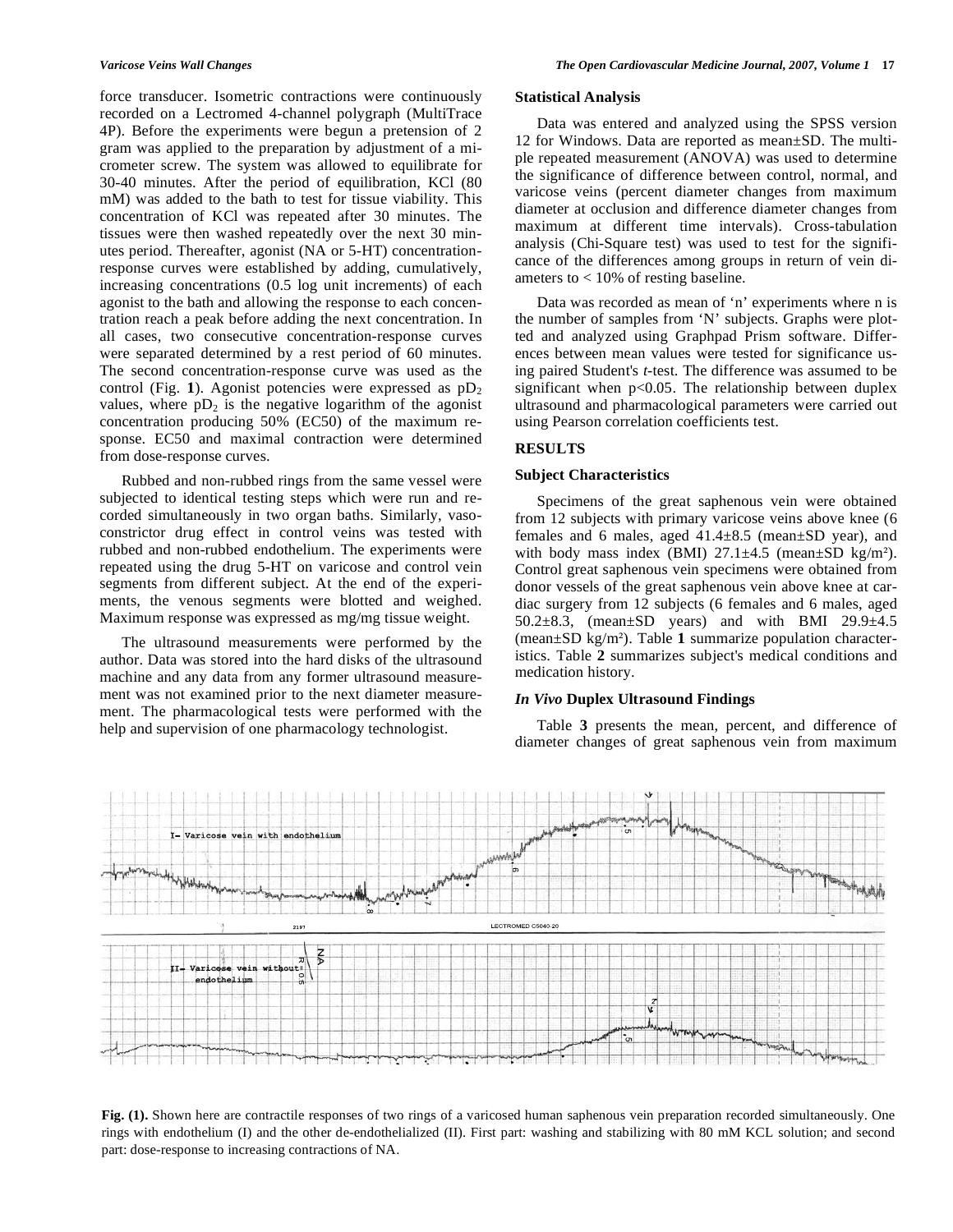## **Table 1. Subject Characteristics**

| <b>Characteristic</b>                                  | Control      | <b>Normal</b> | <b>Varicose Veins</b> |
|--------------------------------------------------------|--------------|---------------|-----------------------|
| Subject & Limb<br>numbers                              | 12           | 10            | 12                    |
| Age (mean $\pm SD$ , years)                            | $50.2 + 8.3$ | $38.7 + 7.7$  | $41.4 + 8.5$          |
| Sex (Number, M/F)                                      | 6/6          | 5/5           | 6/6                   |
| Body Mass Index<br>(mean $\pm$ SD, kg/m <sup>2</sup> ) | $29.9 + 4.5$ | $28.1 + 1.8$  | $27.1 \pm 4.5$        |

**Table 2. Subject Medical Conditions and Medications** 

| <b>Characteristic</b>                                         | <b>Control Veins (N)</b> | Varicose Veins (N) |  |
|---------------------------------------------------------------|--------------------------|--------------------|--|
| <b>Medical Conditions</b>                                     |                          |                    |  |
| DM, HT, HL, & MI                                              | 5                        | 3                  |  |
| DM, HT, & MI                                                  | 3                        | $\mathbf{0}$       |  |
| DM, HL, & MI                                                  | 3                        | $\Omega$           |  |
| DM & HT                                                       | $\overline{\mathcal{L}}$ | $\Omega$           |  |
| HТ                                                            | $\overline{0}$           | 2                  |  |
| HT & HL                                                       | $\overline{4}$           | $\Omega$           |  |
| HT, MI, & CVA                                                 | $\overline{c}$           | $\Omega$           |  |
| HT & MI                                                       | 3                        | $\mathbf{0}$       |  |
| DM & MI                                                       | 1                        | $\mathbf{0}$       |  |
| <b>Medications</b>                                            |                          |                    |  |
| Aspirin                                                       | 24                       | 3                  |  |
| Isosorbide dinitrate                                          | 17                       | 3                  |  |
| Atenolol                                                      | 10                       | $\overline{c}$     |  |
| Metroprolol                                                   | 10                       | $\overline{c}$     |  |
| Propranolol                                                   | $\mathbf{1}$             | $\Omega$           |  |
| Amlodipine                                                    | 5                        | 3                  |  |
| Diltiazem                                                     | 3                        | $\Omega$           |  |
| Captopril                                                     | $\overline{4}$           | $\Omega$           |  |
| Lisinopril                                                    | 2                        | $\Omega$           |  |
| Frusemide                                                     | $\overline{4}$           | $\Omega$           |  |
| Atorvastatin                                                  | 6                        | $\mathbf{0}$       |  |
| Simvastatin                                                   | $\overline{4}$           | $\mathbf{0}$       |  |
| Micronized flavonoid<br>(diosmin 90% and hes-<br>peridin 10%) | $\mathbf{0}$             | 2                  |  |

DM= diabetes mellitus; HT= hypertensive; HL= hyperlipidemic; MI= myocardial infarction; CVA= cerebrovascular accident; and N= number of subjects.

diameter during the resting phase (pre-occlusion), at the end of 5 minutes occlusion, and then every 30 seconds post deflation for the first two minutes, and every 1 minutes until five minutes post deflation for 12 control, 10 normal, and 12 varicose vein segments.

 The control venous segments average resting diameter was  $0.42\pm0.06$ , for normal venous segment was  $0.4\pm0.06$ ,

# **Table 3. Mean Vein Diameter (M), Percent (%) Diameter Changes from Maximum, and Difference (D) Diameter Changes from Maximum Data for Control, Normal, and Varicose Vein Segments**

| <b>Time</b> |               | <b>Control Veins</b>   | <b>Normal Veins</b> | <b>Varicose Veins</b> |  |
|-------------|---------------|------------------------|---------------------|-----------------------|--|
| Resting     | M             | $0.42 \pm 0.06$        | $0.40 + 0.06$       | $0.42 \pm 0.11$       |  |
|             | $\frac{0}{0}$ | $76 + 5$               | $77 + 6$            | $72 + 11.5$           |  |
|             | D             | $-0.13 \pm 0.03$       | $-0.12 \pm 0.03$    | $-0.16 \pm 0.08$      |  |
| Maximum     | M             | $0.55+0.06$            | $0.52 + 0.06$       | $0.58 \pm 0.12$       |  |
| At 300s     | $\%$          | 100                    | 100                 | 100                   |  |
| Occlusion   | D             | $\mathbf{0}$           | $\mathbf{0}$        | $\overline{0}$        |  |
| 30s post    | M             | $0.44 + 0.06$          | $0.43 + 0.05$       | $0.48 + 0.11$         |  |
| Deflation   | $\%$          | $80 + 5.5$             | $82 + 4$            | $82 + 8$              |  |
|             | D             | $-0.11 \pm 0.03$       | $-0.09 + 0.02$      | $-0.10+0.06$          |  |
| 60s post    | M             | $0.44 \pm 0.06$        | $0.41 \pm 0.05$     | $0.48 \pm 0.11$       |  |
| Deflation   | $\%$          | $80 + 5.2$             | $79 + 6.7$          |                       |  |
|             | D             | $-0.11 \pm 0.03$       | $-0.11 \pm 0.04$    | $-0.10+0.06$          |  |
| 90s post    | M             | $0.43 \pm 0.06$        | $0.41 + 0.05$       | $0.46 \pm 0.11$       |  |
| Deflation   | $\frac{0}{6}$ | $78 + 5.3$<br>$79 + 7$ |                     | $79\pm9$              |  |
|             | D             | $-0.12 \pm 0.03$       | $-0.11 \pm 0.04$    | $-0.12 \pm 0.06$      |  |
| 120s post   | M             | $0.43 \pm 0.06$        | $0.40 \pm 0.05$     | $0.46 \pm 0.11$       |  |
| Deflation   | $\%$          | $78 + 5.3$             | $77 + 7$            | $79 + 9$              |  |
|             | D             | $-0.13 \pm 0.03$       | $-0.12 \pm 0.04$    | $-0.12 \pm 0.06$      |  |
| 180s post   | M             | $0.43 \pm 0.06$        | $0.40 \pm 0.05$     | $0.45 \pm 0.11$       |  |
| Deflation   | $\%$          | $78 + 5.7$             | $77 + 6.3$          | $77 + 9.5$            |  |
|             | D             | $-0.13 \pm 0.03$       | $-0.12 \pm 0.04$    | $-0.13 \pm 0.07$      |  |
| 240s post   | M             | $0.43 \pm 0.06$        | $0.40 \pm 0.05$     | $0.45 \pm 0.11$       |  |
| Deflation   | $\frac{0}{0}$ | $78 + 5.4$             | $77+6.3$            | $77 + 9.5$            |  |
|             | D             | $-0.13 \pm 0.03$       | $-0.12 \pm 0.04$    | $-0.13 \pm 0.07$      |  |
| 300s post   | M             | $0.43 \pm 0.06$        | $0.40 \pm 0.05$     | $0.45 \pm 0.11$       |  |
| Deflation   | $\frac{0}{0}$ | $78 + 5$               | $77+6.3$            | $77+10$               |  |
|             | D             | $-0.13 \pm 0.03$       | $-0.12 \pm 0.04$    | $-0.13 \pm 0.07$      |  |

Values are mean±SD of diameter for all subject groups. ANOVA test showed significance within and between all groups at different time interval  $(p<0.05)$ .

and for varicose veins was  $0.42 \pm 0.11$ . Average maximum dilation diameter after 5 minutes of occlusion was 0.55±0.06 in control,  $0.52\pm0.06$  in normal, and  $0.58\pm0.12$  in varicose vein segments, and diameter alteration had returned to 10% original resting diameter in 9 out of 12 control veins, 10 out of 10 normal veins, and 4 out of 12 varicose veins segments within 30 seconds of deflation but the remaining 3 control and 8 varicose vein segments the diameter alteration had still not returned to resting within more than 60 second of deflation (Cross-tabulation analysis). In addition, the crosstabulation analysis were carried out for 20% and 30% and found to be significant but not at 30% for all groups. It is apparent that the varicose vein segments dilate more and return more slowly to original resting diameter than the control and normal venous segments.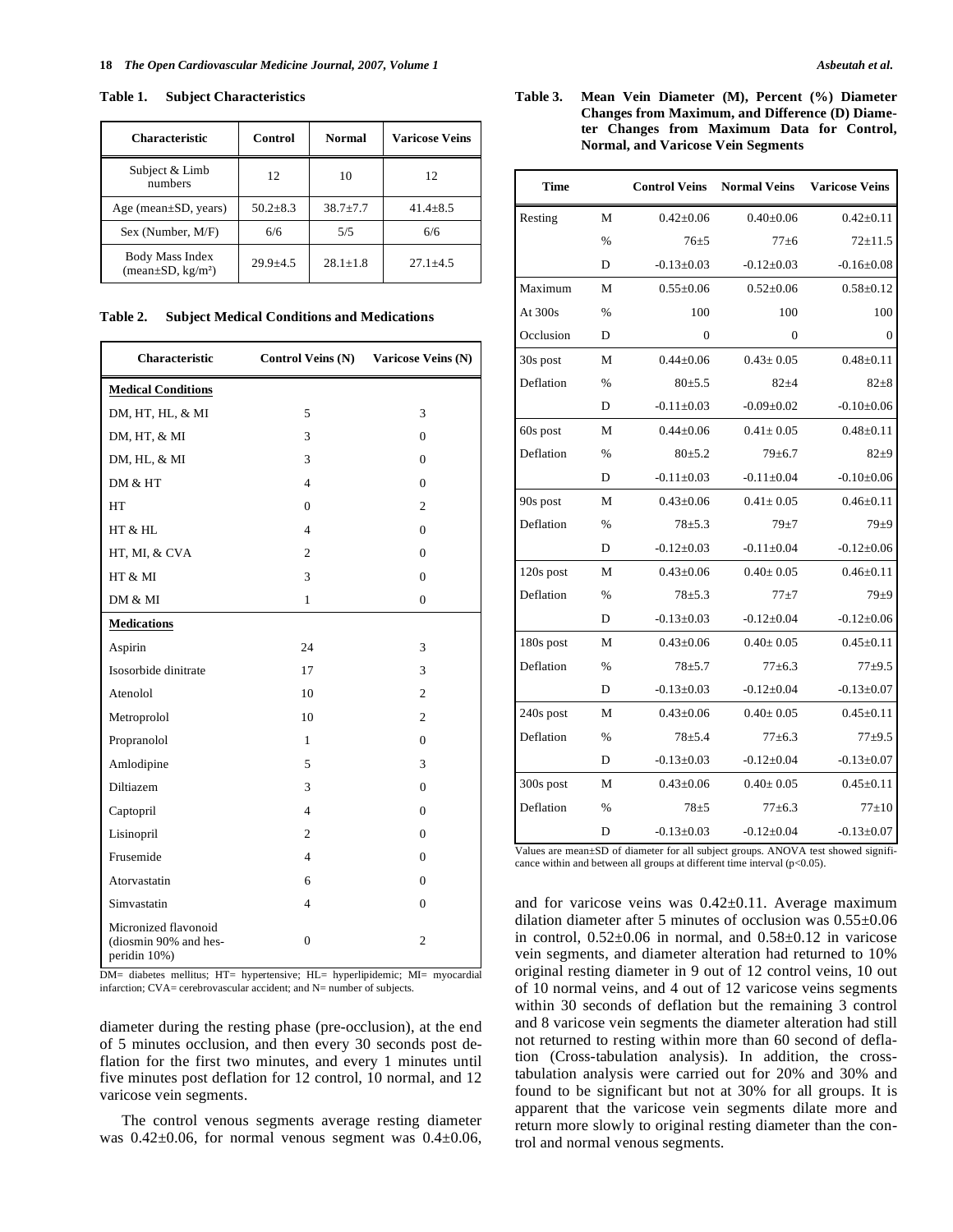The repeated measure ANOVA test for the diameter, percentage, and difference changes of great saphenous vein diameter from maximum diameter at different time interval showed significance difference  $(p < 0.05)$  within and between control, normal and varicose vein venous segments. Data are represented in Table **3**.

# *In Vitro* **Pharmacological Findings**

 NA and 5-HT produced concentration-dependent contractions of control and varicose saphenous vein segments. There was no significant difference in the potency of NA (log EC50 values were  $-5.55\pm0.06$  and  $-5.58\pm0.10$ , n =6, in control and varicose vein segments, respectively) and for 5- HT (log EC50 values were  $-6.44 \pm 0.08$  and  $-6.66 \pm 0.09$ , n=5, in control and varicose vein segments, respectively) between the two groups but the maximum response, normalized for tissue weight, was less in varicose vein segments for both NA and 5-HT. Results are represented in Fig. (**2a**,**b**) and Table **4**.

**a** 





**b** 

Fig. (2). Bar graphs of human great saphenous vein rings to increasing concentration of (**a**) NA and (**b**) 5-HT for control and varicose vein segments. Endothelium (+) and rubbed (-) in each control (Cv) and varicose veins (Vv) specimens.

**\*** p<0.05 Cv+ compared to Vv+ and **#** p<0.05 Vv+ compared to Vvusing Student's paired *t*-test.

Removal of the endothelium significantly  $(p<0.05)$  reduced the maximum response to NA in control veins. The maximum response to NA in varicose vein segments was not statistically significant after endothelial denudation. Removal of the endothelium had no effect on the potency of 5- HT in control vein segments but significantly  $(p<0.05)$  reduced the potency of 5-HT in varicose vein segments (log EC50 values were  $-6.66\pm0.09$  and  $-6.13\pm0.10$ , n=5, in vein segments with and without the endothelium, respectively). Results are represented in Fig. (**2a**,**b**) and Table **4**.

**Table 4. Contractile Effect (Mean±SEM) of NA and 5-HT on Control and Varicose Vein Segments (+) with Endothelium; (-) Without Endothelium; (Cv) Control Vein Specimens; (Vv) varicose vein specimens; N = Number of Specimens; EC50 = 50% Effective Concentration; Max Cont = Maximum Contraction mg/mg Tissue Weight; \* p<0.05 Cv+ Compared to Vv+; # p<0.05 Vv+ Compared to Vv- Using Paired Students'** *t***-Test** 

|       | <b>Noradrenaline</b> |                  | 5-Hydroxytryptamine |                    |                              |   |
|-------|----------------------|------------------|---------------------|--------------------|------------------------------|---|
|       | log EC50             | <b>Max Cont</b>  | N                   | log EC50           | <b>Max Cont</b>              | N |
| $Cv+$ | $-5.55 \pm 0.06$     | $80.62 \pm 15$   | 6                   | $-6.44 \pm 0.08$   | $67.63 \pm 16.41$            | 6 |
| $Cv-$ | $-5.71 \pm 0.08$     | $45.42 + 11.4$   | 6                   | $-6.30+0.14$       | $94.87 \pm 34.26$            | 6 |
| $Vv+$ | $-5.58 \pm 0.10$     | $44.4 \pm 19.2*$ | 7                   | $-6.66 \pm 0.09$   | $26.88 \pm 5.32$             |   |
| Vv-   | $-5.58 + 0.08$       | $26.9 + 9.3$     | 6                   | $-6.13 \pm 0.10^*$ | $8.08 \pm 4.33$ <sup>#</sup> |   |

 The relationships between in vivo and in vitro responses were examined and correlations are shown in Figs. (**3a**,**b**) and (**4**). Whilst there was a trend for an inverse relationships between the maximum contraction responses to NA, 5-HT and the rate of contraction/return to resting diameters of the same venous segments in vivo, the results did not achieve statistical significance. The (r) values for 5HT responses and combined 5HT and NA responses were -0.32 and -0.40 respectively.

#### **DISCUSSION**

 The main findings of the ultrasound component of the study were that the control and normal group showed almost identical responses. This suggests that the venous wall was functioning normally in the control group. In contrast, in the varicose vein group the vein dilated more and returned more slowly to its original diameter. A weaker maximal contraction in varicose veins when compared to control veins was expected and this was confirmed in this study.

 The findings of the present study must be taken in context with the subjects investigated and the methods of investigations. The former is important because the control group subjects had underlying risks for cardiovascular diseases as from Table **2** it is clear that the majority of subjects from which the veins were taken had hyperlipidemia, diabetes or both. Furthermore they were, as would be expected, on multiple drugs including a large number on nitrates which could clearly have an effect on their responses but, more importantly, they did not have any history of CVI as investigated clinically and by ultrasound. To overcome this problem, healthy volunteers without any venous diseases or any medi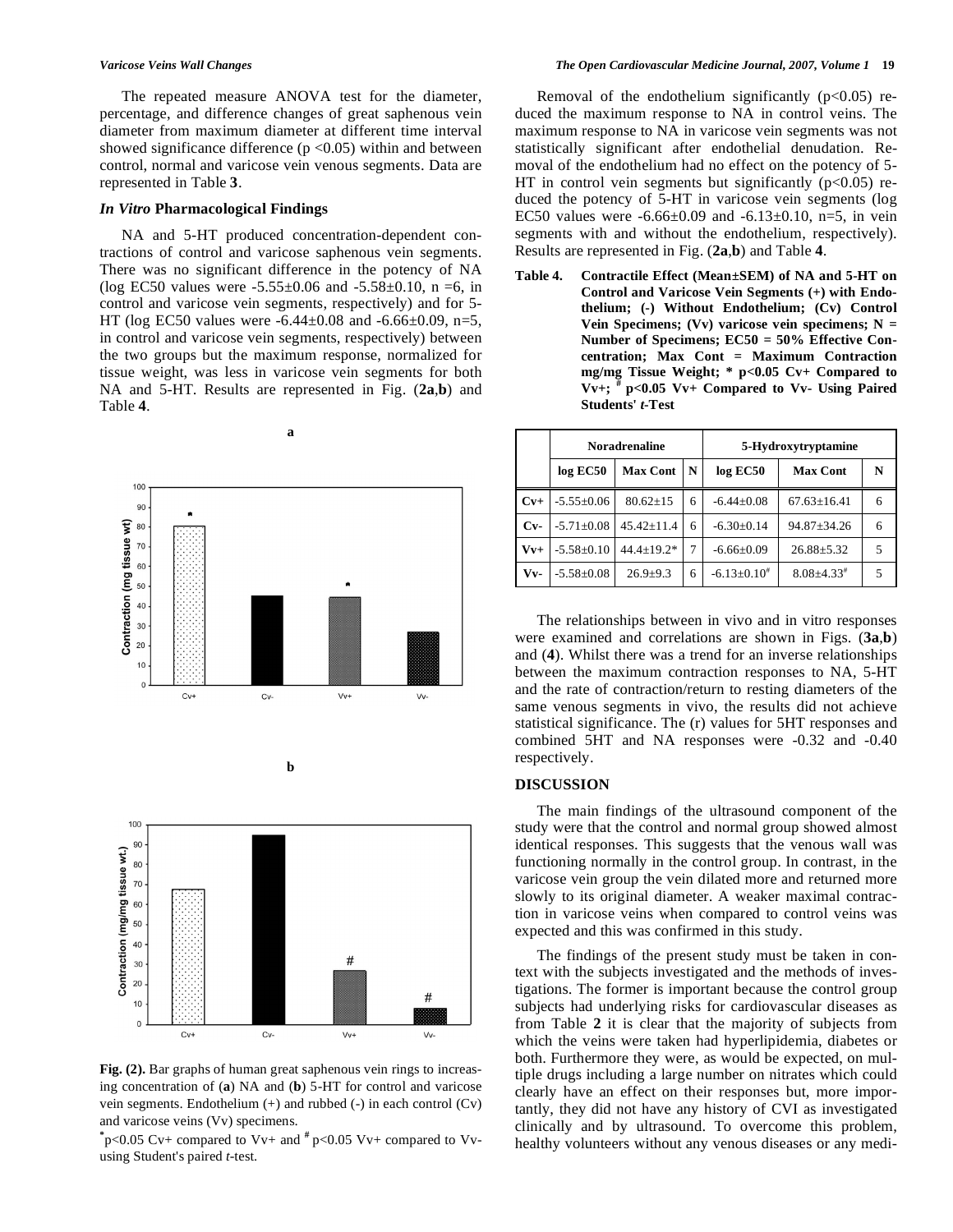cations history were entered to our present study to correlate the diameter changes by ultrasound to control group versus the varicose vein group. The method of investigation is also important because it may affect the sensitivity of the outcome. The ultrasound diameter measurements in all subject groups were assessed by the same experienced vascular technologist (A.A) in a room at constant temperature  $(22 \pm 2$ <sup>o</sup>C).









**Fig. (3).** Correlations of the maximum contraction responses of varicose and control vein segments as measured *in vitro* for (**a**) NA; and (**b**) 5-HT to time to return to 10% of resting diameter as measured *in vivo*.

 The pharmacological study confirmed the findings of Thulesius [7] in that there was contractile reduction in the maximal contractile force of varicose vein preparations to NA and 5-HT compared to controls. This was more evident when the endothelium was denuded. The veins were deendothelialised by using the standard technique of De May and Vanhoutte [20]. Moreover, endothelial denudation increased the maximum response to 5-HT in control vein segments but this was not statistically significant. This data could be explained by a lack of release of endothelial derived relaxing factor(s) (EDRFs), in particular NO as was suggested by Datte and colleagues in studies of isolated rat portal vein segments [21]. However, the results must be interpreted with caution given the large variation in contractile responses of the vein segments, possibly influenced by stretch or damage to the tissue during surgery.



**Fig. (4).** Relationship between maximum contraction responses of varicose and control vein segments as measured *in vitro* with NA or 5-HT and time to return to 10% of resting diameter as measured *in vivo.*

 The reason for reduced contraction of varicose veins may involve disordered smooth muscle responsiveness and/or endothelial dysfunction. The reduced contractile responses to NA suggest the former; the responses of GSV segments from subjects with varicose veins to 5-HT, showing a further decrease in maximum contraction after endothelial denudation, in contrast to the control vein responses, suggest the latter. It is possible that the significant fall in 5-HT induced maximum contraction of the varicose vein rings after endothelial denudation may reflect an endogenous endothelial-dependent venoconstrictor influence in these rings, perhaps due to endothelin.

 By correlating the ultrasound findings with the pharmacological findings, it might be considered that dilatation of the varicose vein segments with slow return to initial resting diameter represents a contraction dysfunction of the venous wall initiated most probably by the endothelium due to deficient EDCF or due to a release of EDRF in a healthy vascular smooth muscle fibres in the venous wall of the varicose vein group. The results of a previous study [22] clearly demonstrated intimal hypertrophy and hyperplasia of the subendothelial smooth muscle cells in saphenous varicose vein samples. Also they reported that the changes in the subendothelial smooth muscle cells did not correlate with any changes in the endothelial cells of the varicose veins studied. They suggested that the endothelial cells do not go through the same cascade of events that the smooth muscle cells undergo. Despite the fact that endothelial cells not only act as barriers but also as regulators of vascular tone [23]. Nevertheless, it has been reported that a significant increase in endothelial adhesion molecule ICAM-1, associated with more thromboxane  $A_2$  and prostaglandin  $E_2$  synthesis, and with an increased interaction among leukocytes, platelets and endothelial cells, is observed in varicose veins [24, 25]. This could imply that although the morphology of endothelial cells may not change in varicosis, the overall function of